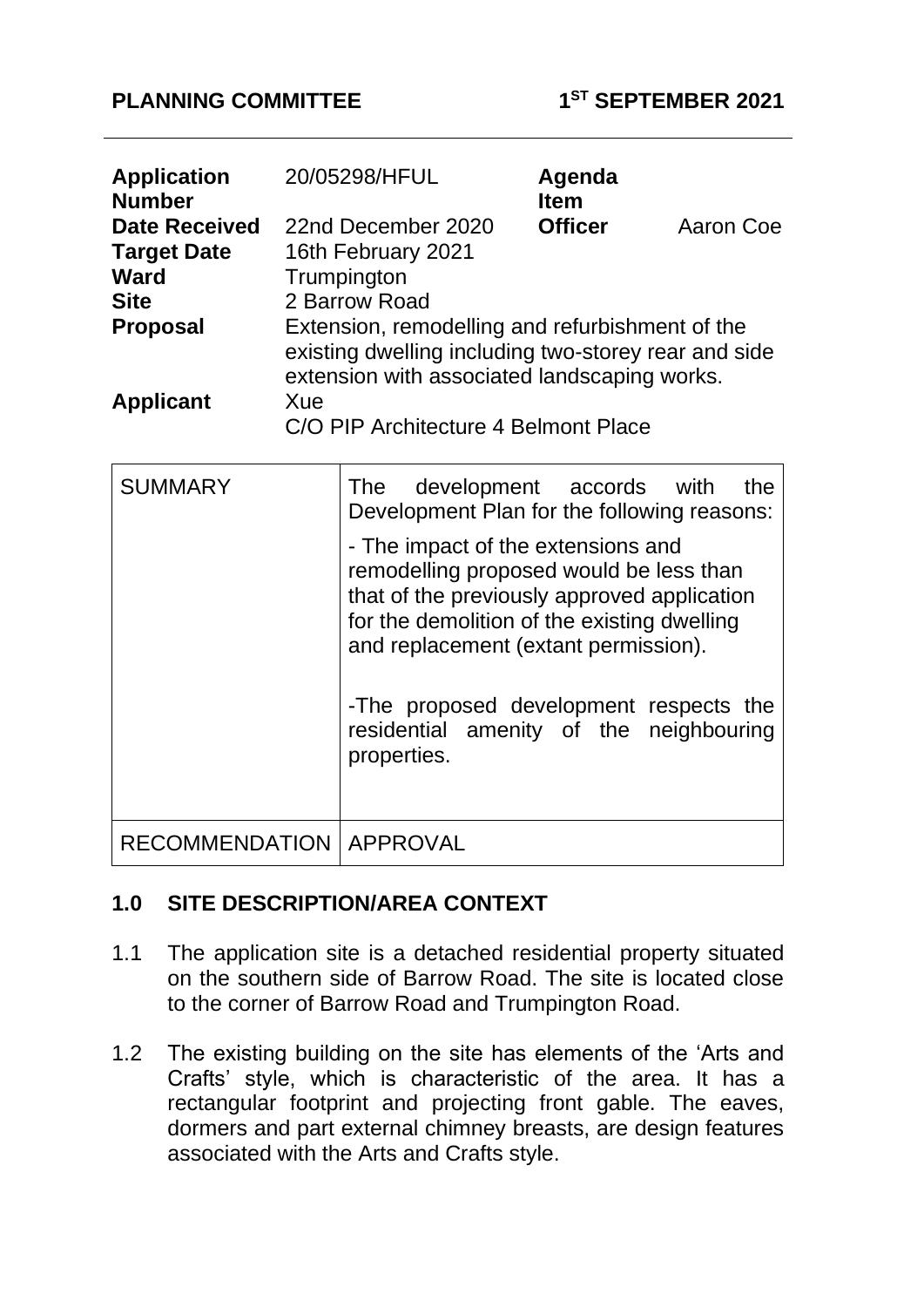1.3 The building is not Listed or a Building of Local Interest. The site is within the Barrow Road Conservation Area which was adopted in June 2016.

## **2.0 THE PROPOSAL**

- 2.1 The application seeks permission to remodel and extend the existing property at No.2 Barrow Road rather than proceeding with an extant permission to demolish and replace the existing building (granted permission under application reference 17/0826/FUL).
- 2.2 The proposal intends to retain the original building and introduce a second gable on the western side of the property which, following pre application advice, has been designed to sit lower than the existing gable on the eastern side of the property. The proposal involves side and rear extensions with the introduction of a flat roofed section in the centre of the roof to accommodate the proposed second floor accommodation.
- 2.3 An additional single storey element is proposed to run along the eastern boundary of the site, this element is proposed to extend an additional 5.35 metres to the rear than the existing single storey element. At first floor the proposal introduces a further 6.47metres in depth on the eastern side with the addition of balconies to serve the first floor bedrooms on both gables at the rear. On the western side of the property a side extension which measures approximately 5 metres in width and 16 metres in depth is proposed.

## **3.0 SITE HISTORY**

| <b>Reference</b> | <b>Description</b>                                                                    | <b>Outcome</b> |
|------------------|---------------------------------------------------------------------------------------|----------------|
| 17/0826/FUL      | Demolition of the existing<br>dwelling and construction of a<br>replacement dwelling. | Permitted      |
| 15/0225/FUL      | Erection of new dwelling<br>following demolition of existing<br>dwelling on the site. | Permitted      |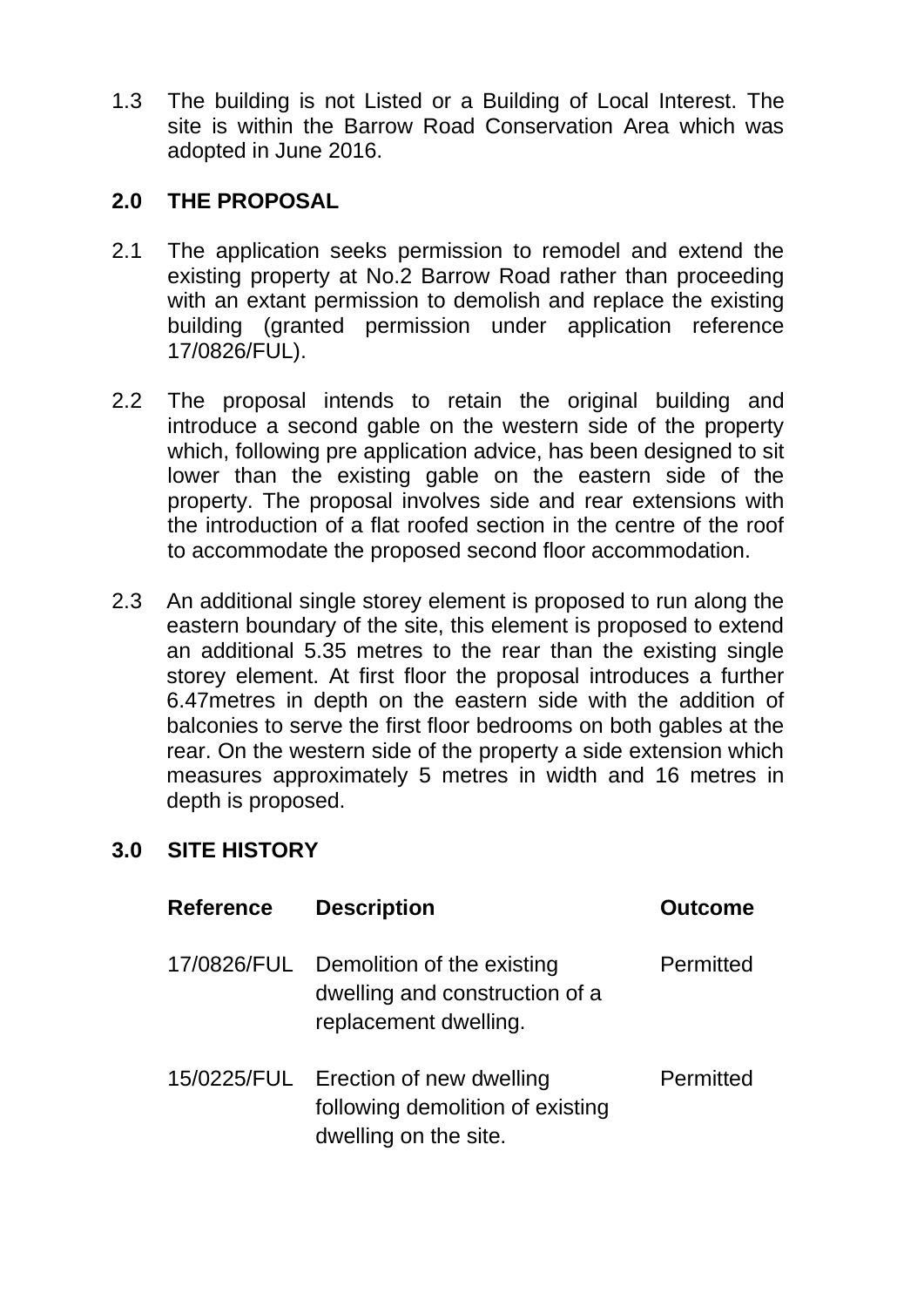14/1615/FUL Replacement dwelling. Refused

## **4.0 PUBLICITY**

| 4.1 | Advertisement:           | Yes |
|-----|--------------------------|-----|
|     | <b>Adjoining Owners:</b> | Yes |
|     | Site Notice Displayed:   | Yes |

#### **5.0 POLICY**

- 5.1 See Appendix 1 for full details of Central Government Guidance, Cambridge Local Plan 2018 policies, Supplementary Planning Documents and Material Considerations.
- 5.2 Relevant Development Plan policies

| <b>PLAN</b>      |       | <b>POLICY NUMBER</b> |
|------------------|-------|----------------------|
| Cambridge        | Local | 1, 3                 |
| <b>Plan 2018</b> |       | 31, 34, 35, 36       |
|                  |       | 55, 56, 58, 59       |
|                  |       | 61                   |
|                  |       | 71                   |
|                  |       | 82                   |

5.3 Relevant Central Government Guidance, Supplementary Planning Documents and Material Considerations

| Central<br>Government<br>Guidance     | National Planning Policy Framework July<br>2021<br>National Planning Policy Framework<br><b>Planning Practice Guidance March 2014</b> |  |
|---------------------------------------|---------------------------------------------------------------------------------------------------------------------------------------|--|
|                                       | Circular 11/95 (Annex A)                                                                                                              |  |
| Supplementary<br>Planning<br>Guidance | Greater Cambridge Sustainable Design and<br>Construction (Jan 2020)                                                                   |  |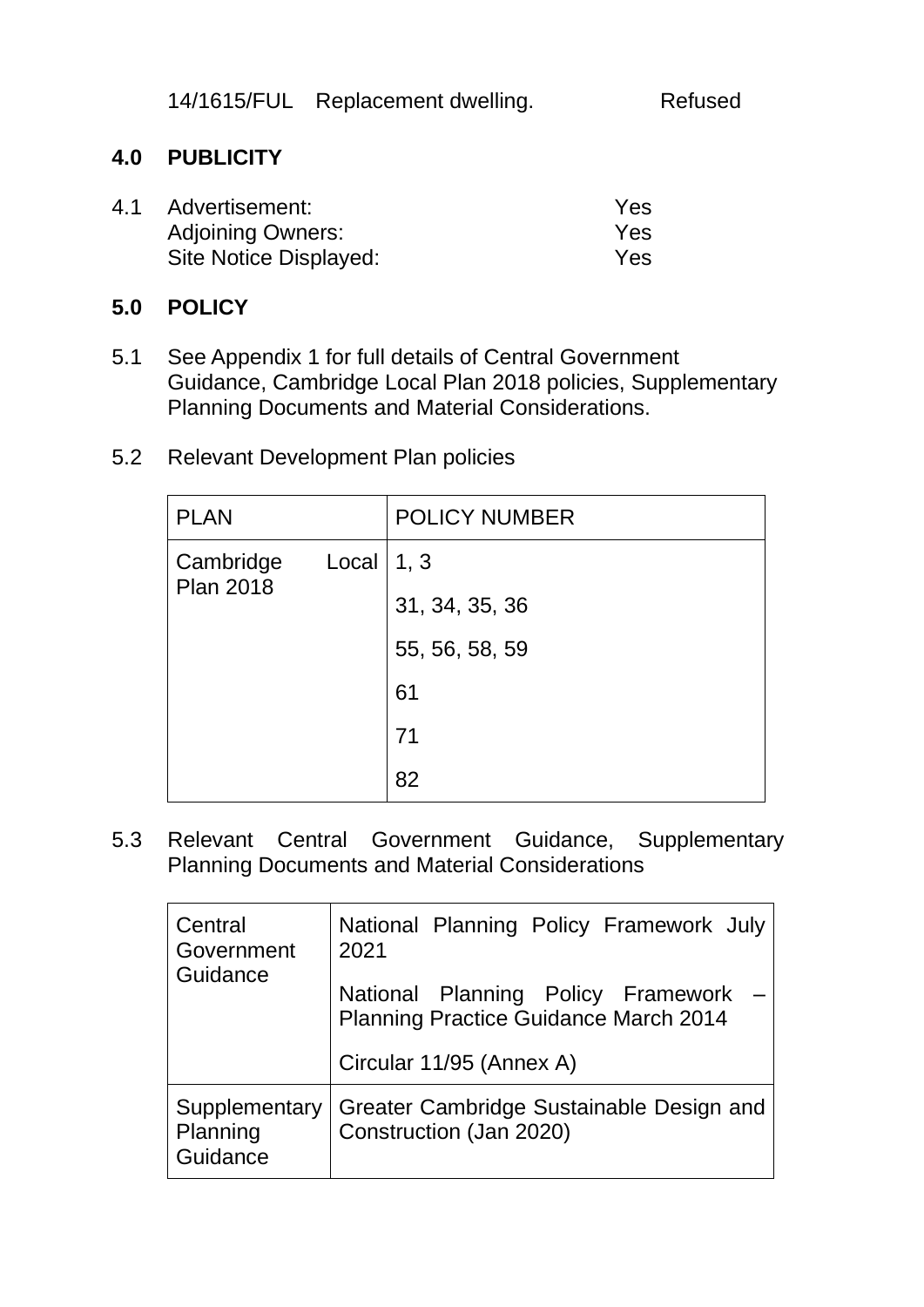| Area<br><b>Guidelines</b> | Barrow Road Conservation Area (2016) |
|---------------------------|--------------------------------------|
|---------------------------|--------------------------------------|

# **6.0 CONSULTATIONS**

#### **Cambridge City Council Conservation team**

6.1 The existing house is representative of the Arts and Crafts influenced designs used on Barrow Road generally. It has external features such as small multi-paned fenestration, tall chimney stack, painted render and plain tiled pitched roofs over a single projecting left hand gable and a main wing at right angles with the entrance in the angle. Generally, Barrow Road houses have a shallow forward projection of a front wing/bay or a pair of hipped roof elements.

No 2 has been the subject of a number of planning applications for its demolition and replacement. In 2015 planning permission was given for the demolition and rebuilding of No 2 in a broadly Arts and Crafts style. This permission was given before the road was designated a conservation area. In 2017 permission was granted again for the demolition and replacement of No 2. The conservation team objected to both applications on the grounds that the replacement dwelling did not faithfully reflect its context or provide a successful contrast as it fails to acknowledge its relationship with No 1.

This application has been revised following on from a preapplication advice regarding the scale and articulation of the new proposals. A positive change from the 2017 approved scheme is that this proposal seeks to retain the front section of the house with its angled entrance door and small multi paned windows and front dormers. However, it still adds substantial extensions to the side and rear. From the plans the existing ridge height to the front is also retained.

#### New extensions

A new gable is added to the side creating a double gabled front which is consistent with the approved new house although this iteration has a much smaller front gable with a tile hung elevation. The front elevation by retaining much of the original façade and adding a set - back, subservient gable gives a more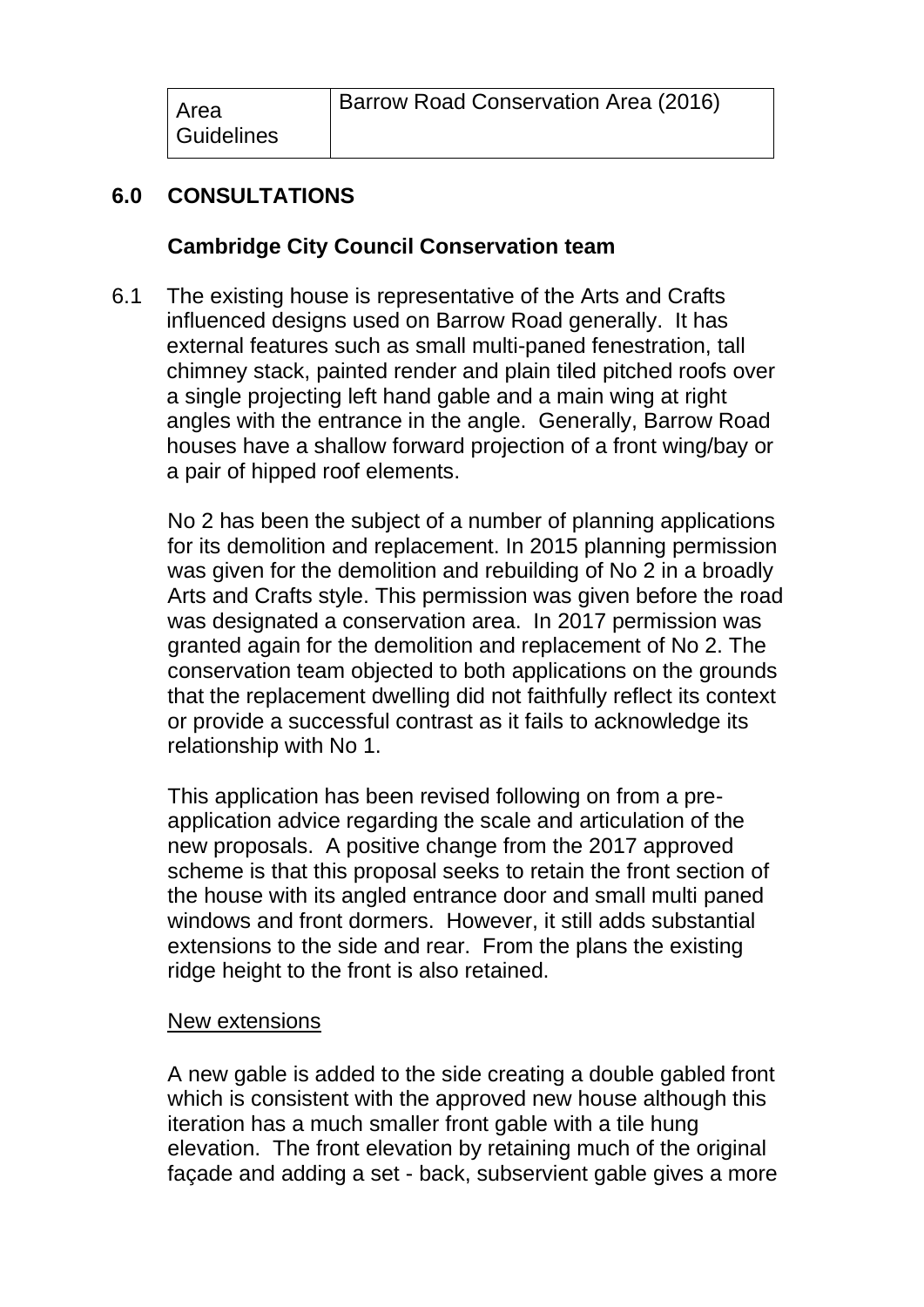appropriately asymmetrical frontage than that of the previously approved design. However, this addition creates a much wider street frontage which removes the sense of No2 being a handed version of No 1 at the entrance to the conservation area.

Another change is the addition of a garage on the ground floor of the new gable. Historically one of the first changes to the houses in Barrow Road was the addition of garages. These usually take the form of side extensions sometimes with catslide roofs or with first floors. Overall they are subservient additions. Introducing a garage to what looks like a principle gable looks incongruous.

This proposal has large side and rear extensions although these are lower than the existing approval, they have enlarged the house where it now requires a flat roofed section in the centre. Whilst this flat roofed section will not be visible from the street it comes as a result of squaring off the house, losing the articulation in the roof forms and increasing the depth of the house.

The rear elevation has been altered from the pre-app where it had copied the window proportions and style of the original house. This has been replaced by a symmetrical design with two large hipped gables and large contemporary glazing. Two large balconies have been added further emphasising how the rear elevation does not respond well to the character of the existing house, producing front and rear elevations which are not a coherent whole.

The demolition and replacement of No 2 was approved in 2017, and this scheme could be built. However, this proposal should be looked at independently of that approval in relation to any impact on the conservation area. It is a positive step that the proposal retains much of the front elevation and to keep the ridge height of the building lower than that of the approved scheme. However, the proposed extensions and remodelling of the house has removed the variation and articulation of the existing house and has not fully answered the conservation concerns made in response to the previous applications for this site.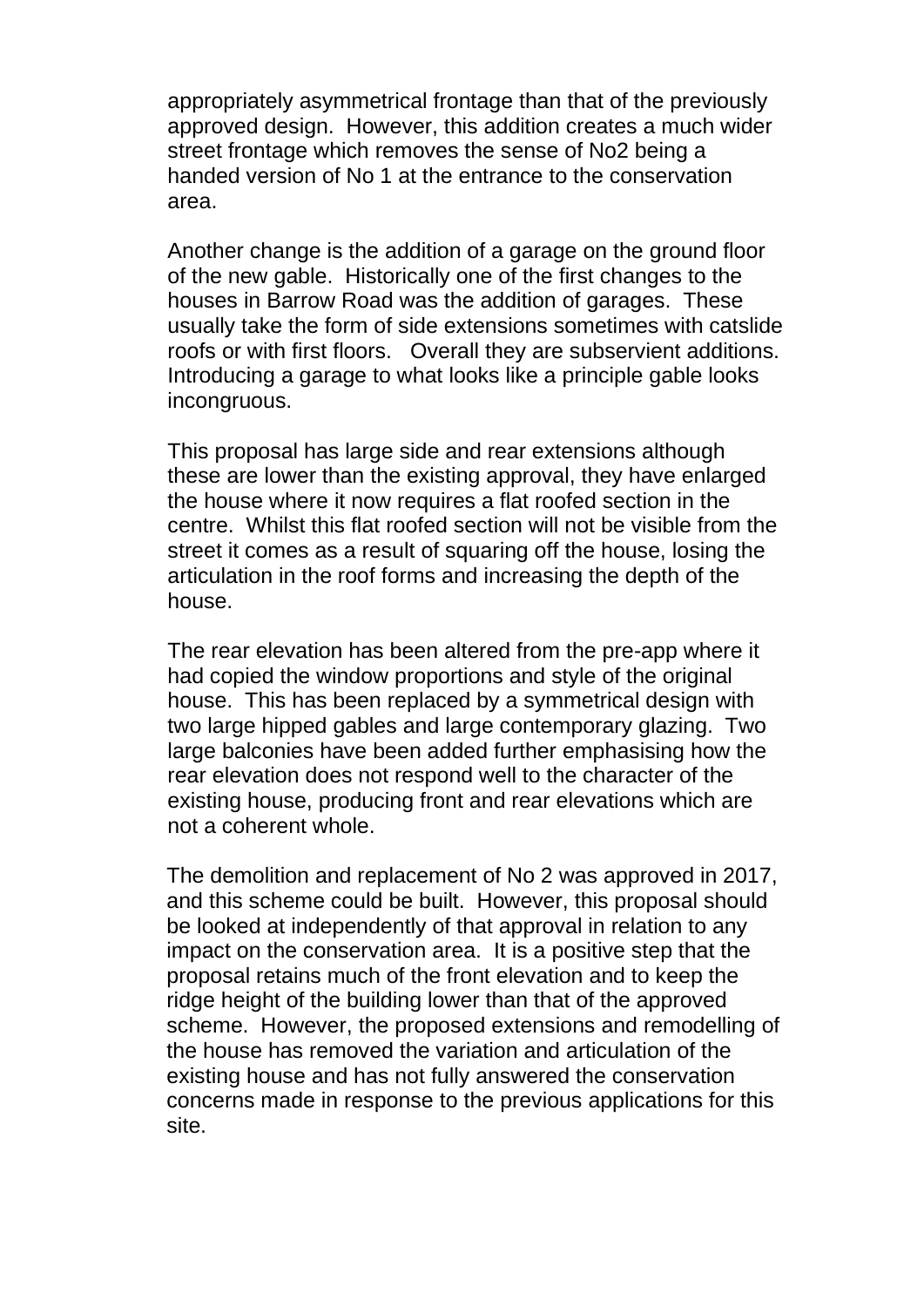# **Cambridgeshire County Highways**

6.2 No comment on behalf of the highway authority.

## **Cambridge City Council Tree Officer**

6.3 No objection subject to conditions: Tree protection plans and Arboricultural method statement, site meeting, tree protection methodology and a five year replacement planting condition.

## **7.0 REPRESENTATIONS**

- 7.1 The owners/occupiers of the following addresses have made representations:
	- 29 Trumpington Road
	- 70 Cowcross Street London (The Twentieth Century Society)
	- Wandlebury Country Park (Cambridge Past, Present and Future)
	- 5 Melbourne Place
	- 15E Grange Road
	- 16 Porson Road
	- 29 Porson Road
	- 35 Porson Road
	- 23 Bishops Road
	- 3 Barrow Road
	- 4 Barrow Road
	- 6 Barrow Road
	- 8 Barrow Road
	- 9 Barrow Road
	- 10 Barrow Road
	- 12 Barrow Road
	- 15 Barrow Road
	- 18 Barrow Road
	- 19 Barrow Road
	- 21 Barrow Road
	- 22 Barrow Road
	- 23 Barrow Road
	- 24 Barrow Road
	- 25 Barrow Road
	- 27 Barrow Road
	- 29 Barrow Road
	- 31 Barrow Road
	- 33 Barrow Road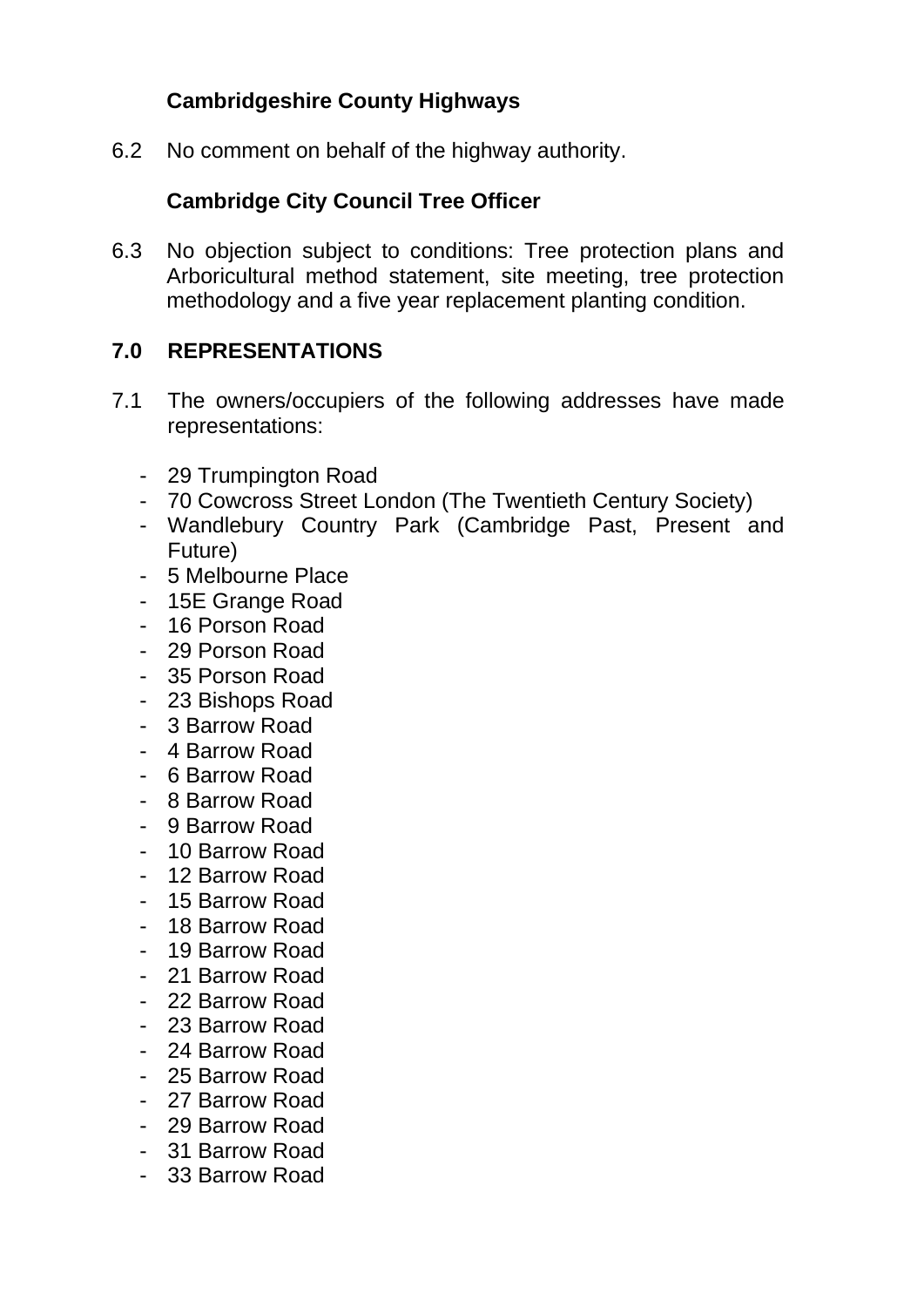- 35 Barrow Road
- 36 Barrow Road
- 37 Barrow Road
- 39 Barrow Road
- 41 Barrow Road
- 43 Barrow Road
- 45 Barrow Road

The representations can be summarised as follows:

- Concerned by the potential impact of the extension on the mature trees.

- Floor area proposed is disproportionate to the Barrow Road conservation area context.

- Addition of 2<sup>nd</sup> floor accommodation is not in keeping with the two storey houses in the Barrow Road Conservation Area.

- Moves away from the existing relationship and symmetry between No's 1 and 2 Barrow Road which frames the entrance to Barrow Road.

-Concerned the proposals do not preserve the historical, architectural or environmental value of the area.

- The raising of the roof would set an unnecessary precedent

- The extensions and additional bulk proposed are contrary to the Barrow Road Conservation Area Appraisal.

- Concerned by the impact of the depth of the extension on sunlight and views from 4 Barrow Road.

- Planning permission should not be granted for the current proposal on the basis that it is less bad than the 2017 consent.

- Pleased that the proposal no longer involves the demolition of 2 Barrow Road but still concerned by the substantial extension.

- The development will not preserve or enhance the conservation area

- The proposal should be looked at independently of the approved scheme.

- 7.3 The above representations are a summary of the comments that have been received. Full details of the representations can be inspected on the application file.
- 7.4 The application has been called into committee by Councillor Thornburrow due to concerns that the proposal does not comply with policies 55, 56, 58 and 61.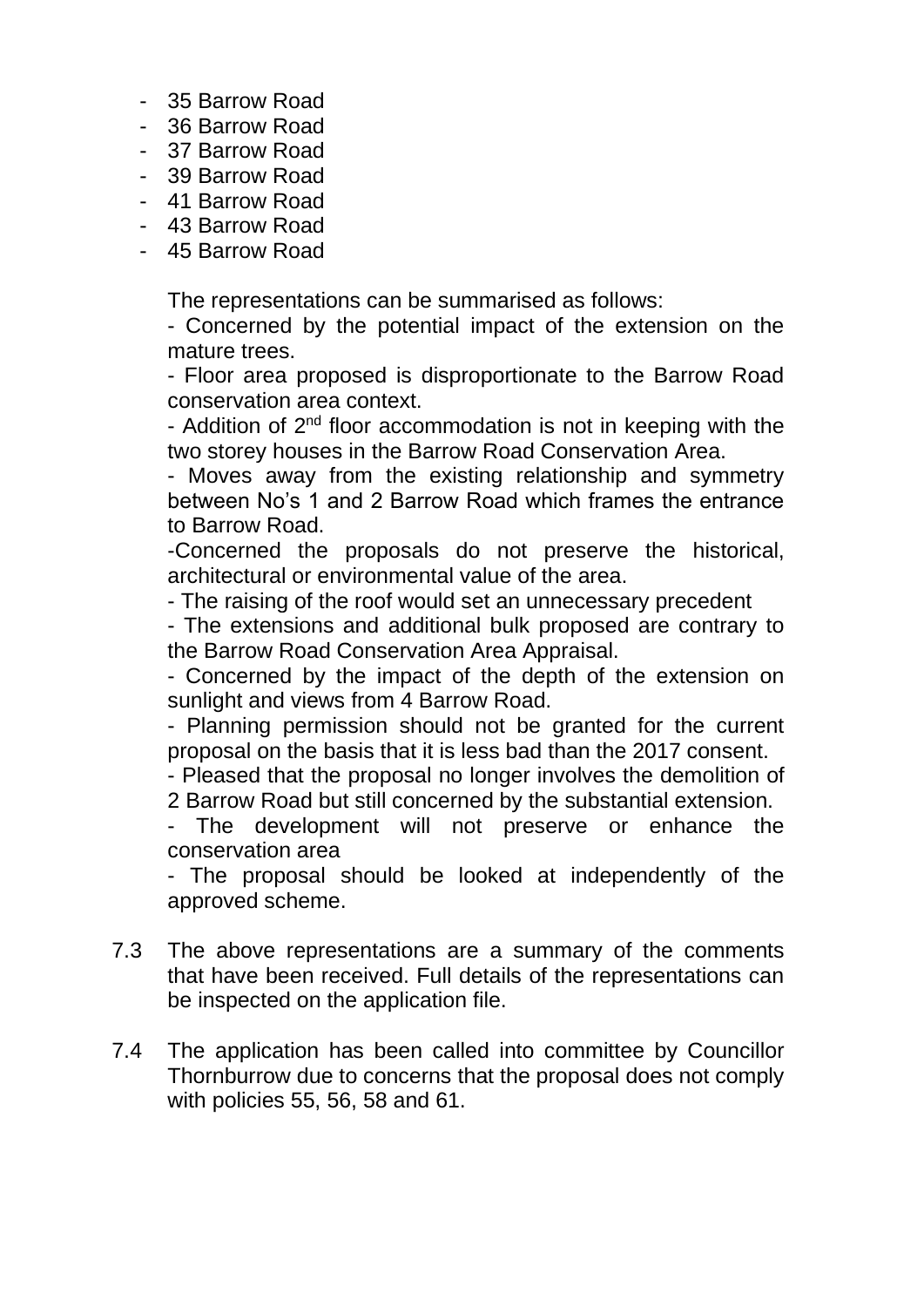# **8.0 ASSESSMENT**

- 8.1 From the consultation responses and representations received and from the inspection of the site and the surroundings, the main issues are:
	- 1. Principle of development
	- 2. Context of site, design and external spaces and impact on the Conservation Area.
	- 3. Residential amenity
	- 4. Third party representations

# **Principle of Development**

- 8.2 The proposed development involves the remodelling and extension of the existing property at No.2 Barrow Road. The principle of altering and extending residential properties is supported by Policy 58 of the Cambridge Local Plan (2018). Policy 58 of the 2018 Local Plan recognises that over time residential developments may require alterations to meet the needs of the occupiers. It advises that subject to their careful design, and not having an adverse impact on the surrounding character or neighbouring amenity, extensions to dwellings should be supported.
- 8.3 In this instance a key material consideration is the planning permission application reference 17/0826/FUL, which granted consent for the demolition and replacement of the existing dwelling. The existing consent on the site, which has commenced, represents the' fallback position' and establishes the principle of the complete loss of the existing dwelling and its replacement. This report will assess whether the current proposals are materially more harmful than the previously approved scheme.

## **Context of site, design, external spaces and impact on the Conservation Area**

#### *Impact on the Conservation Area*

8.4 In terms of impact on the Conservation Area, Section 72 of the Planning (Listed Buildings and Conservation Areas) Act 1990 requires local authorities to pay special attention to the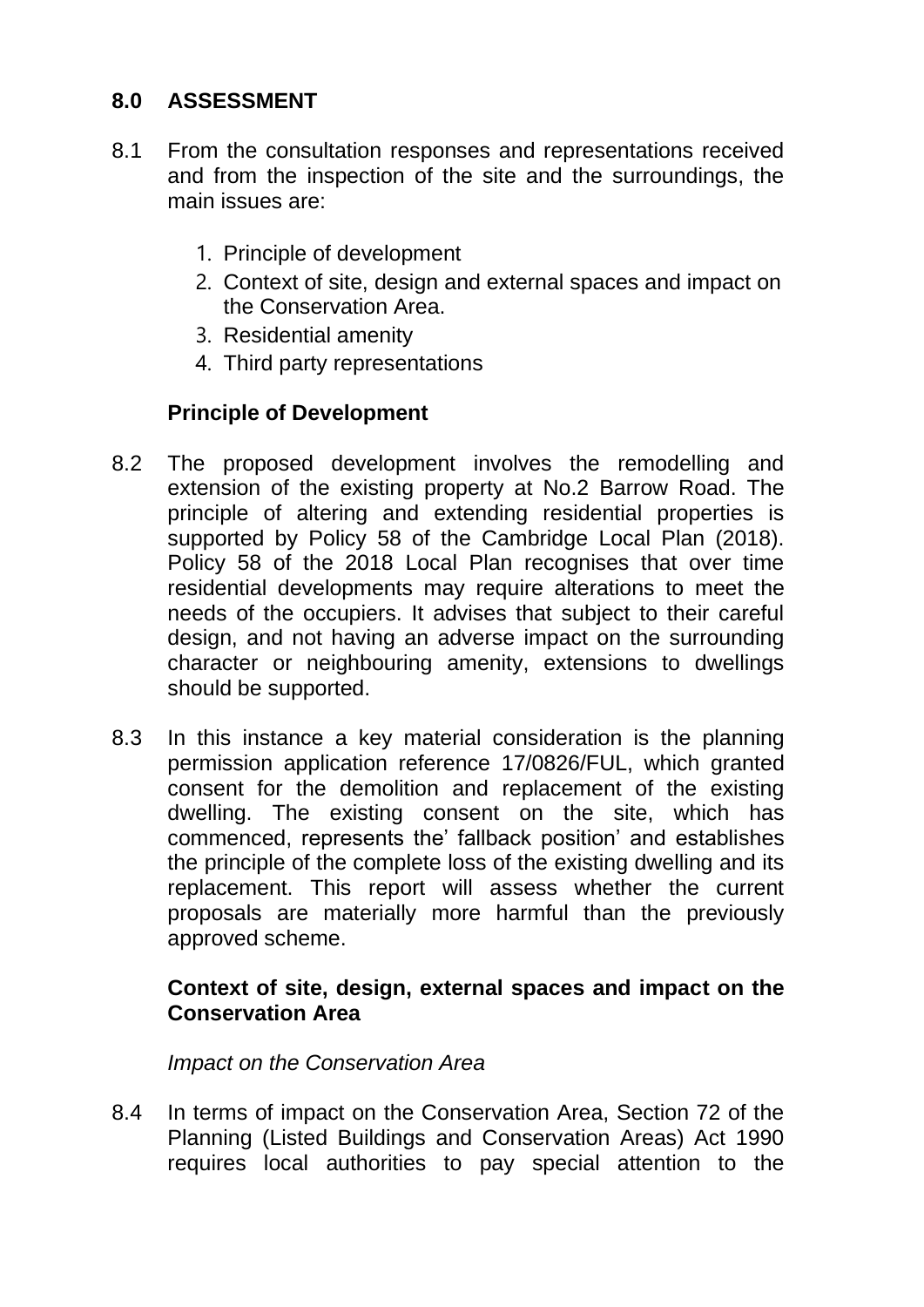desirability of preserving or enhancing the character and appearance of Conservation Area. Paragraph 194 of the NPPF 2021 states: 'In determining applications, local planning authorities should require an applicant to describe the significance of any heritage assets affected, including any contribution made by their setting. […] As a minimum the relevant historic environment record should have been consulted and the heritage assets assessed using appropriate expertise where necessary.' The statutory objective of preserving the character or appearance of an area is achieved either by a positive contribution to preservation or through development which leaves character or appearance unharmed sufficiently for it to be considered that the character is preserved.

8.5 In 2015 planning permission was granted for the demolition and rebuilding of No 2 in a broadly Arts and Crafts style (15/0225FUL). This permission was granted before the road was designated a conservation area in 2016. Despite being designated as a conservation area, in 2017 permission was granted again for the demolition and replacement of No 2 on the basis that the 2015 permission could have been implemented and the proposed replacement dwelling mirrored the scale, massing and design of what was previously approved. The Barrow Road Conservation Area was formally adopted in June 2016 and due to the conservation area status, planning applications within the designated area must be assessed against the relevant conservation/ heritage policies both locally and nationally. The Conservation Team has provided a detailed assessment of the application from a heritage perspective. In objecting to the scheme, they state that the proposed creation of a double gabled front creates a much wider street frontage which removes the sense of the property being a handed version of No.1 at the entrance to the conservation area. Likewise, the addition of a garage within the proposed principal gable is considered to appear incongruous. Overall, the Conservation Team consider the proposed extensions and remodelling of the house has removed the variation and articulation of the existing house and has not overcome the conservation concerns raised in response to the previously approved applications for the site. As such they have concluded the proposed development would amount to moderate less than substantial harm and paragraph 202 of the NPPF 2021 would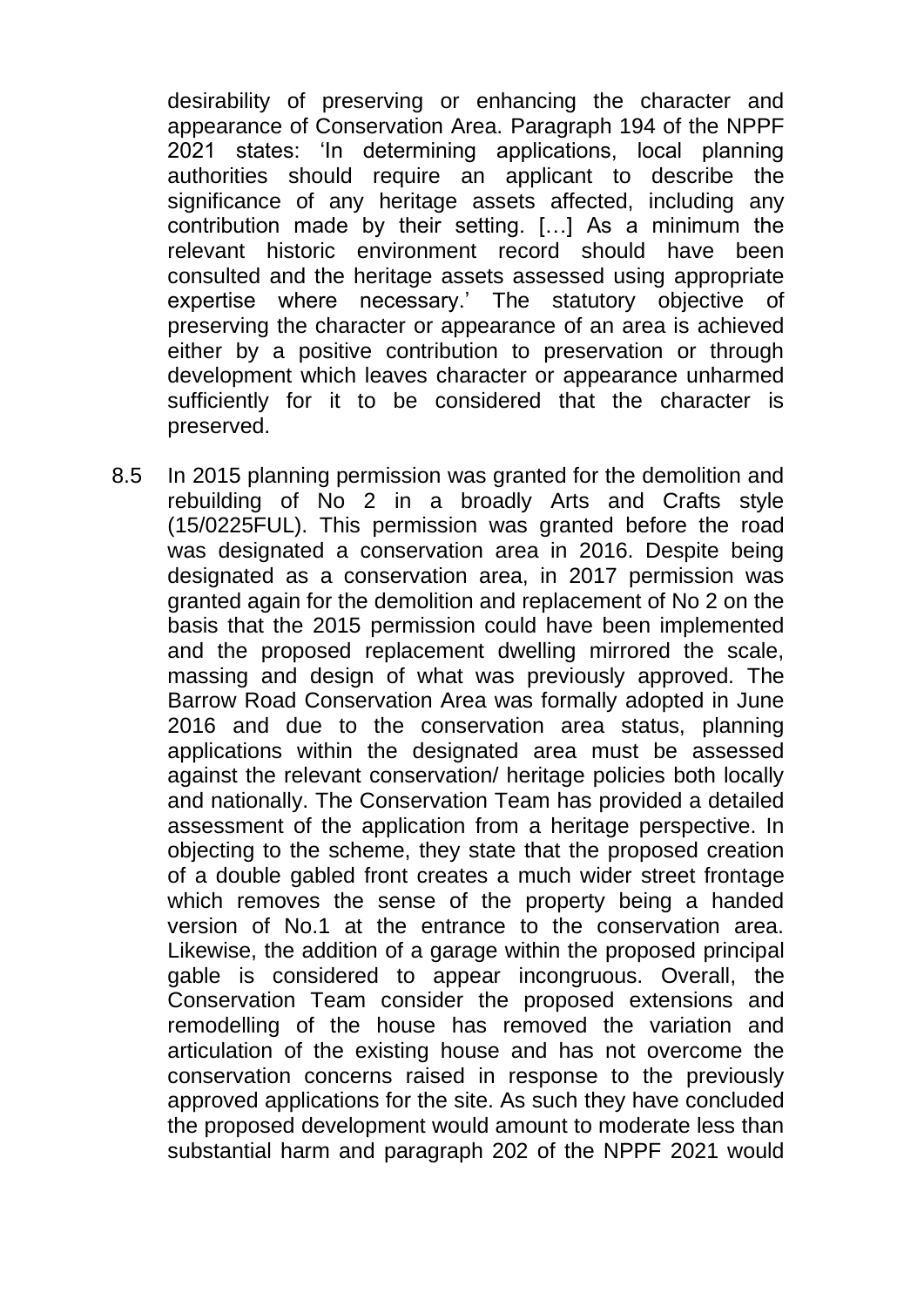apply. Officers support the view and conclusions of the conservation team's assessment.

- 8.6 The National Planning Policy Framework (NPPF) (2021) paragraph 202 states that where a development proposal will lead to less than substantial harm to the significance of a designated heritage asset, this harm should be weighed against the public benefits of the proposal. In terms of public benefits of the proposal the design and access statement states the scheme would be of a high quality design through the use of high quality materials and exemplary detailing which will enhance the conservation setting. These potential benefits would not be significant enough to outweigh the less than substantial harm identified. The overall design of extensions and alterations proposed as a whole could not be regarded as either preserving or enhancing the character or appearance of the conservation area. The proposed deeper footprint of the new house with a double gabled frontage that is no longer handed to the adjacent dwelling at No.1 Barrow Road would result in a dwelling that would be of a different character and appearance to that existing and to other examples of Arts and Crafts houses within the street.
- 8.7 It is considered that following a detailed assessment of the application, consultee comments, third party representation and the Barrow Road Conservation Area Appraisal (2016) the dwelling as existing makes a positive contribution to the character and appearance of the Conservation Area and the proposed alterations will be contrary to the requirements of the relevant local and national policies.

*Extant Permission (17/0826/FUL)*

8.8 As previously mentioned Barrow Road conservation area was formally adopted in 2016 which was post the original consent for demolition and replacement (15/0225/FUL) but prior to the 2017 approval (17/0826/FUL). Therefore, similar to the assessment set out in the officers committee report for application reference 17/0826/FUL, whilst the dwelling now falls within the Barrow Road Conservation Area which remains a material consideration, it must be acknowledged that there is an extant permission which could be implemented as all pre commencement conditions have been discharged and 3C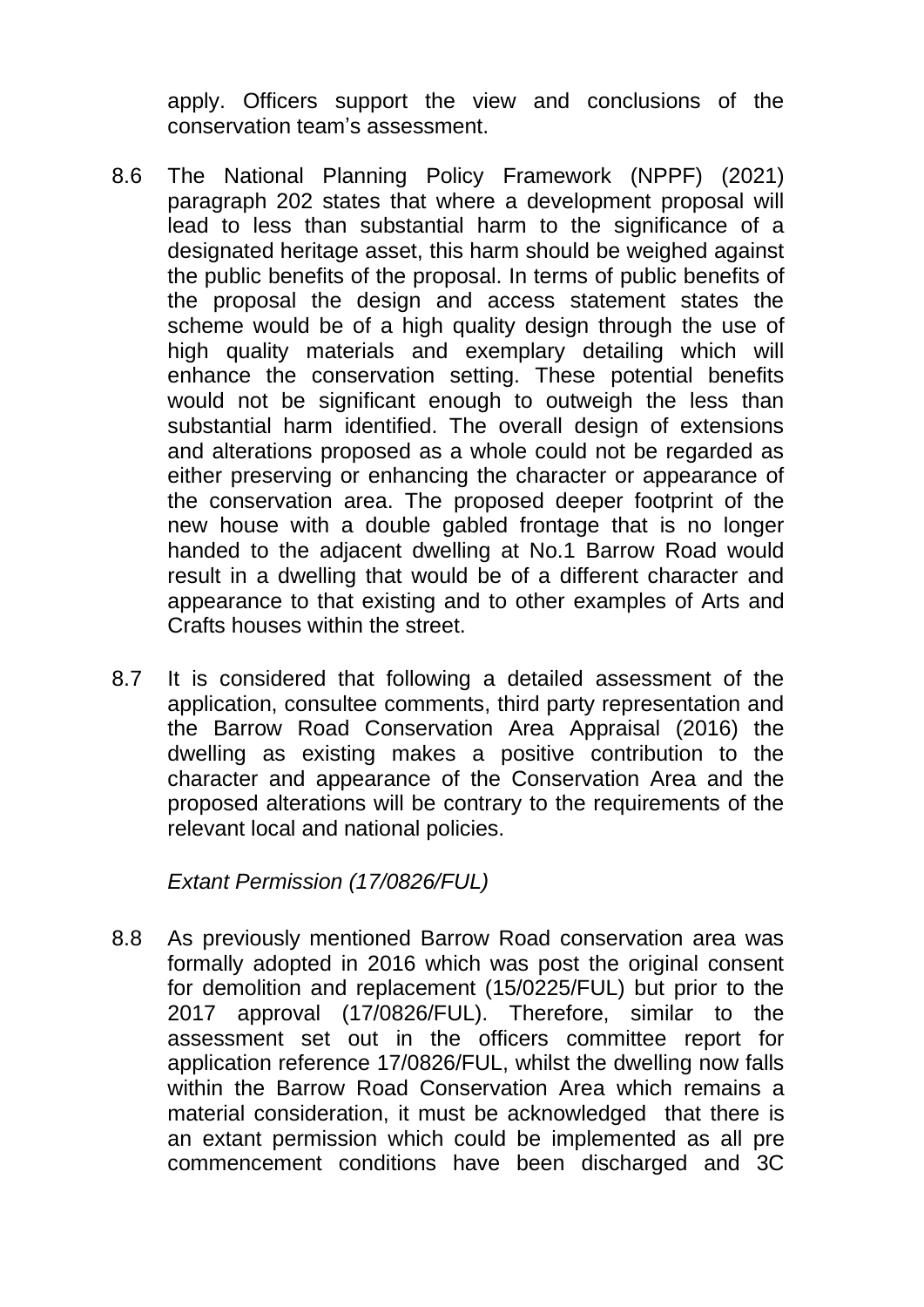Building Control have provided details which confirm that commencement on site has taken place. It is therefore necessary to assess and compare the proposed remodelling and extensions of the existing property with the extant permission which involves the entire demolition and replacement of the property.

- 8.9 The overall appearance of the front elevation proposed in this application is similar to the approved replacement dwelling with a second gable being introduced, as stated in the Conservation officer's comments the second gable in this application is smaller and more subservient compared to the previously approved new dwelling. This is considered to be an improvement as the dwelling will retain a more asymmetric frontage. The proposed extensions slightly increase the width of the frontage compared to the approved replacement dwelling with a garage being introduced in the proposed new gable. Whilst it is acknowledged this will impact further in terms of the property no longer appearing to be handed with No.1 Barrow Road, when compared to the approved scheme, this additional width is not considered to result in demonstrable harm. In terms of the height of the proposals compared to the approved replacement dwelling. This scheme involves a ridge height which is 0.5m lower. However, the scheme does introduce a flat roofed section in the centre which was not included in the approved scheme. However, this flat roofed section will not be visible from the street and again is not considered to result in further harm to the character of the conservation area when compared to the extant permission.
- 8.10 A number of third party representations have commented and raised concerns regarding the overall footprint of the dwelling proposed. The internal floorspace of the previously approved scheme was 701 sqm compared to 658sqm proposed within this application. Therefore, the proposal involves a smaller footprint than the approved scheme which is supported by officers.
- 8.11 Whilst it is acknowledged the proposed development will have an adverse impact on the character and appearance of the Barrow Road conservation area, the details of the extant permission which could be implemented cannot be ignored. Therefore, as set out above the extensions and remodelling proposed are not considered to be harmful when assessed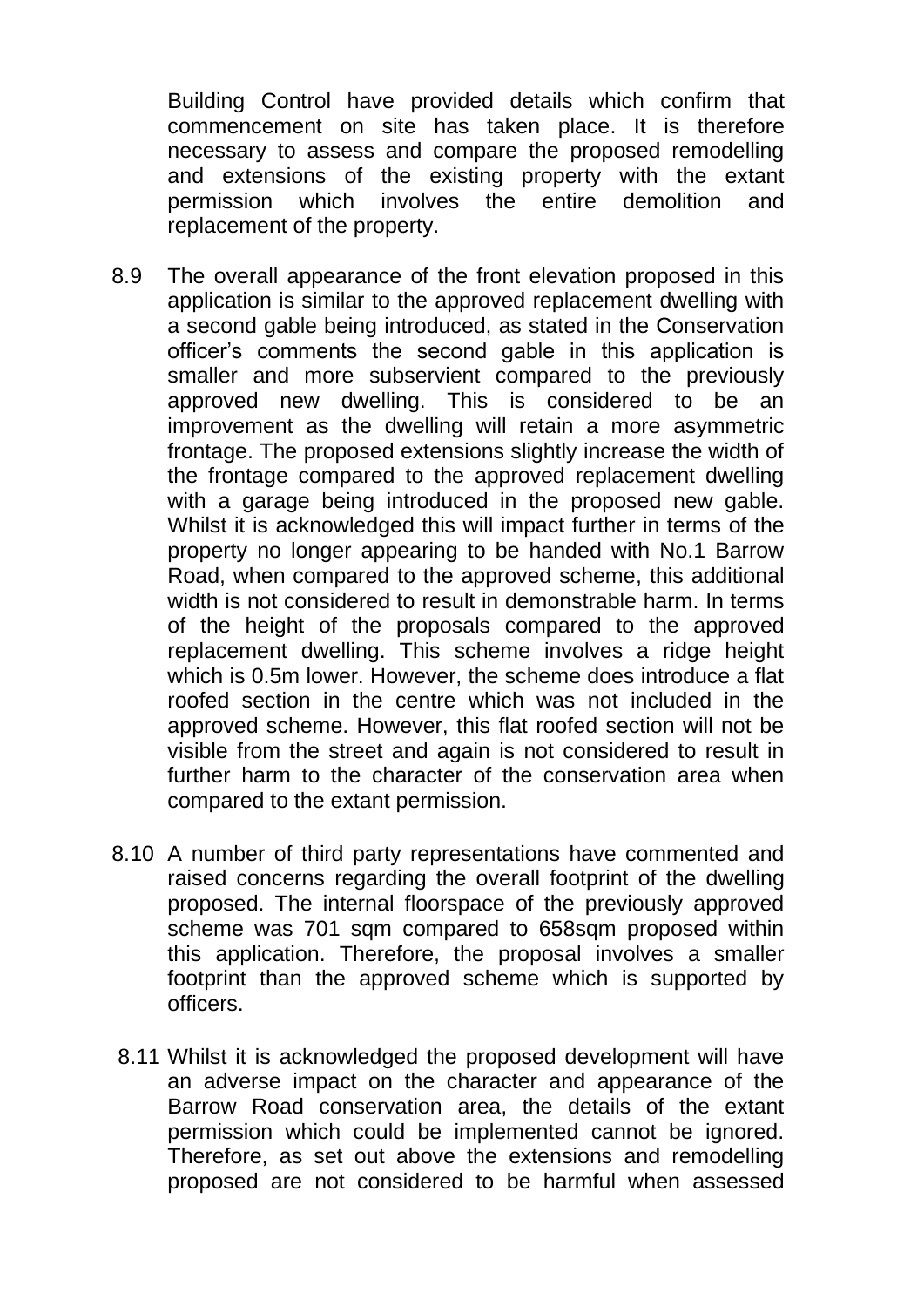against the development approved for the complete demolition and replacement of the existing building.

## **Residential Amenity**

Impact on amenity of neighbouring occupiers

- 8.12 No.4 Barrow Road is situated to the east of the application site. The impacts of the proposed extensions on this neighbour are considered to be less harmful than the approved scheme. The approved scheme along the eastern boundary of the site included a swimming pool which would have resulted in the replacement dwelling having a total depth of 28.5 metres. Whereas this proposal has removed the swimming pool element and involves a total depth of approximately 17 metres with a single storey element proposed along the eastern boundary which minimises the impact on No.4. The first floor element which is set 5 metres off the eastern boundary will project 0.5m further to the rear than the extant permission. This minimal additional depth compared to the extant permission is not considered to result in a significant adverse impact on the amount of daylight and sunlight received by No.4 Barrow Road.
- 8.13 In terms of loss of privacy and overlooking impact on No.4 the proposal involves four first floor window on the east elevation. A condition is recommended to ensure the windows serving the dressing room, ensuite and bathroom are obscure glazed. Given that the first floor bedroom window already exists on this elevation it would not be reasonable to request this window be obscure glazed.
- 8.14 Glass features are proposed on the rear gables and one is on the eastern side of the property adjacent to No.4. Whilst the submitted plans and elevations do not specifically refer to these as balconies, from assessing the plans it is evident there would be access to use these via the bedrooms and the opportunity to use these spaces for this purpose. Therefore, whilst there would not be any direct views towards any habitable living spaces at No.4, there would however be views into the rear garden space from this balcony and it is considered reasonable and necessary to impose a condition which requires a privacy screen to be installed on the eastern elevation of the balcony to protect the amenity of the occupants at No.4.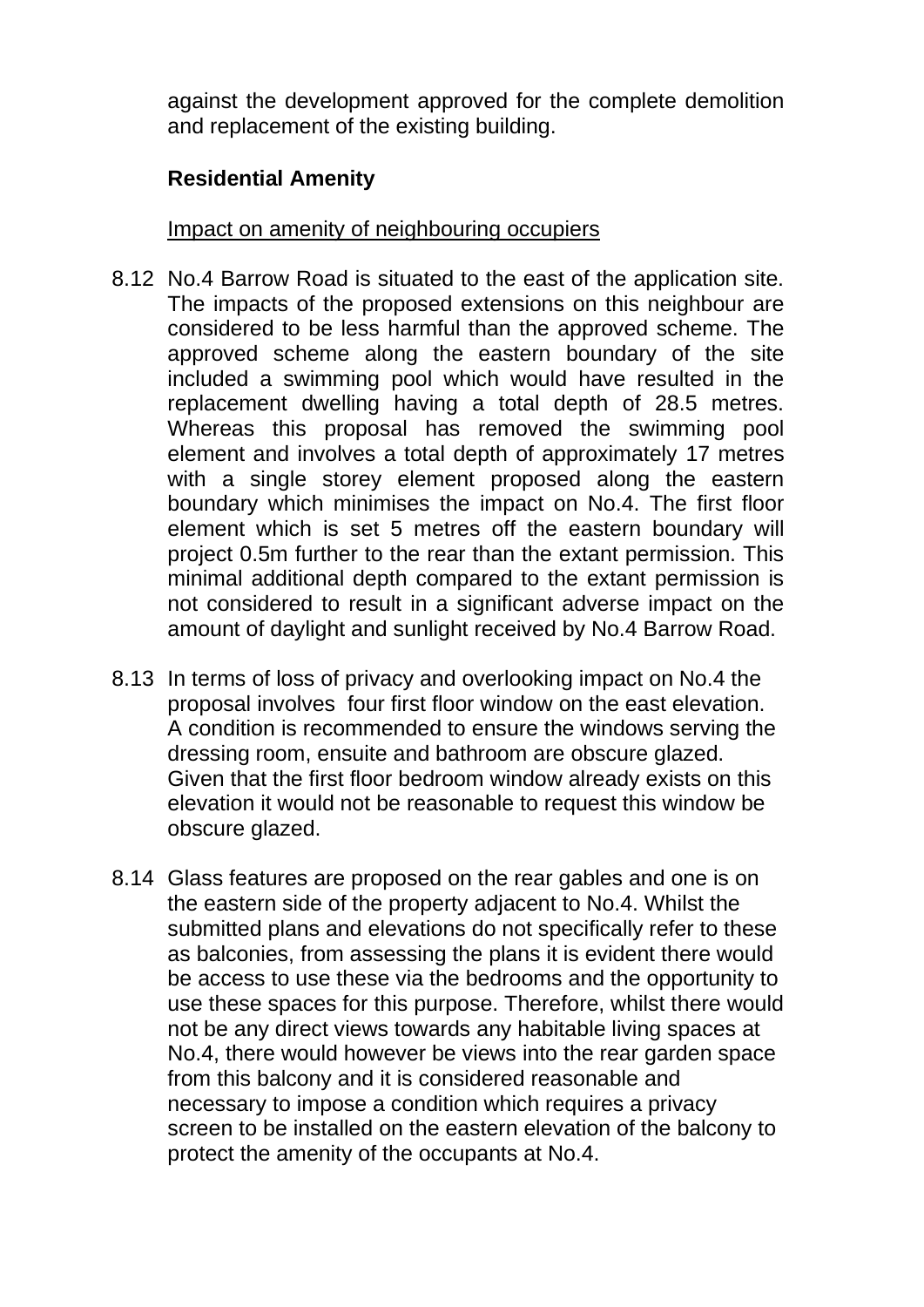8.15 In terms of the impact on the new dwelling to the rear of No.2 Barrow Road, due to the significant separation distance of 26 metres between the proposed rear extension and the southern boundary of the site it is not considered that the proposals will impact the future occupants of this dwelling.

#### **Third party representations**

8.16 A number of the third party representations have been addressed in the above section of the report. However, other comments are addressed below:

| Representation                                                                                                | <b>Response</b>                                                                                          |
|---------------------------------------------------------------------------------------------------------------|----------------------------------------------------------------------------------------------------------|
| Impact on mature trees                                                                                        | As set out in the consultee                                                                              |
|                                                                                                               | comments the application has                                                                             |
|                                                                                                               | been assessed by the Council's                                                                           |
|                                                                                                               | Tree officer and considered                                                                              |
|                                                                                                               | acceptable subject to conditions.                                                                        |
| Disproportionate floor area                                                                                   | Assessed at paragraph 8.9                                                                                |
| Addition of second floor<br>not in                                                                            | There was a second floor                                                                                 |
| Road<br>keeping<br>with<br><b>Barrow</b>                                                                      | included in the extant permission                                                                        |
| <b>Conservation Area.</b>                                                                                     | which could be implemented.                                                                              |
|                                                                                                               | Therefore, this is considered                                                                            |
|                                                                                                               | acceptable.                                                                                              |
| Loss of symmetry with 1 Barrow                                                                                | Addressed at paragraph 8.8                                                                               |
| Road                                                                                                          |                                                                                                          |
| Concerned the proposals do not                                                                                | Addressed at paragraphs 8.3-                                                                             |
| historical<br>the<br>preserve<br><b>or</b>                                                                    | 8.10                                                                                                     |
| architectural value of the area.                                                                              |                                                                                                          |
|                                                                                                               |                                                                                                          |
| The raising of the roof would set                                                                             | The proposed roof height is lower                                                                        |
| an unnecessary precedent<br>additional<br>extensions and<br>The                                               | than the extant permission.                                                                              |
| bulk will have a harmful impact on                                                                            | Addressed at paragraphs 8.3-<br>8.10                                                                     |
| Road conservation<br>Barrow<br>the                                                                            |                                                                                                          |
| area.                                                                                                         |                                                                                                          |
| Concerned by the impact of the                                                                                | Addressed at paragraph 8.11                                                                              |
| depth of the extension on sunlight                                                                            |                                                                                                          |
| and views from their property                                                                                 |                                                                                                          |
| Planning permission should not                                                                                | An extant permission is a material                                                                       |
|                                                                                                               |                                                                                                          |
|                                                                                                               |                                                                                                          |
|                                                                                                               |                                                                                                          |
| granted<br>for<br>the<br>current<br>be<br>proposal on the basis that it is<br>less bad than the 2017 consent. | planning consideration and must<br>be given significant weight in the<br>assessment of this application. |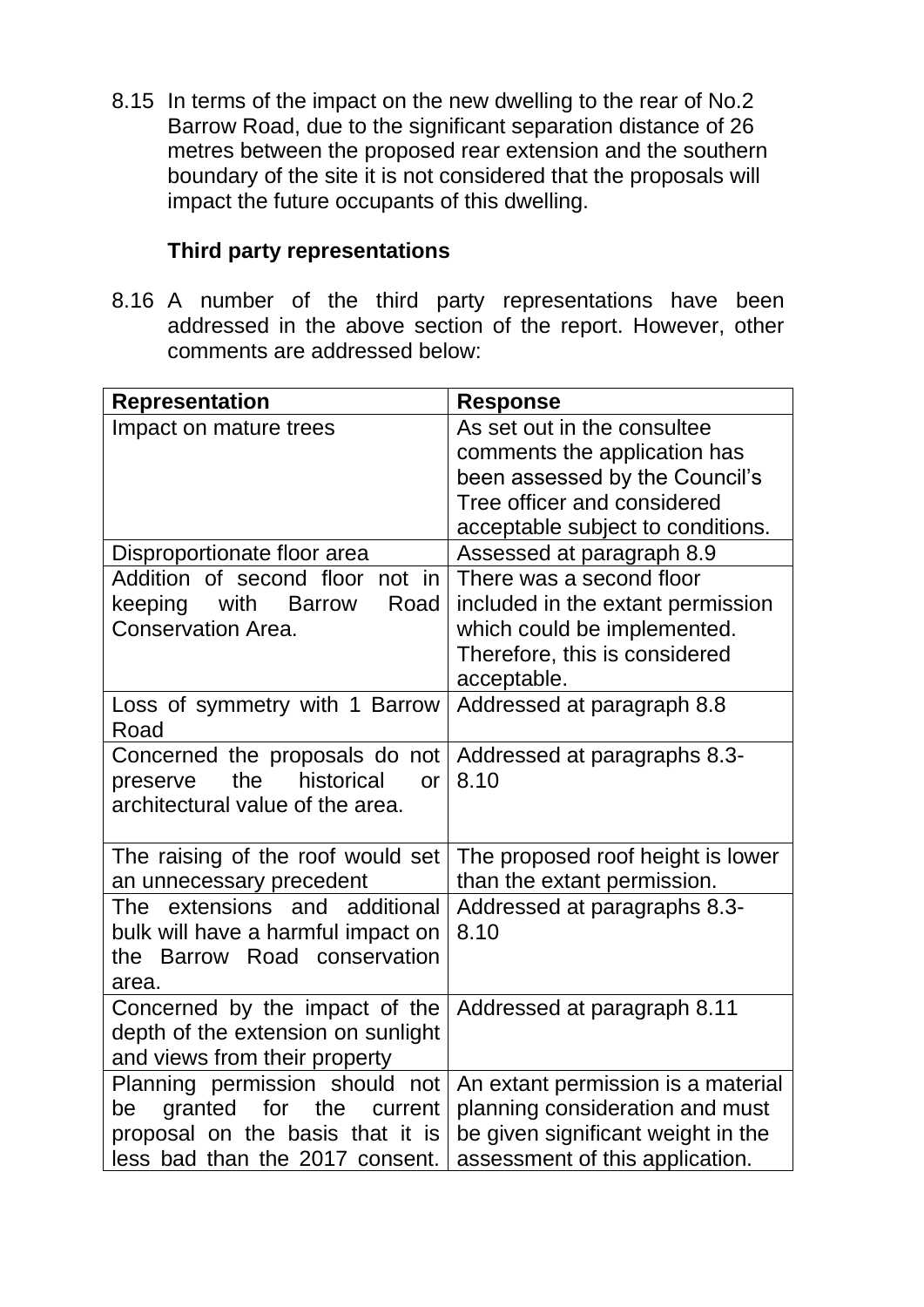| The proposal should be looked at |  |
|----------------------------------|--|
| independently of the approved    |  |
| scheme.                          |  |

#### **9.0 CONCLUSION**

9.1 The proposed remodelling and extension of the existing property is considered to be a more appropriate form of development than the previously approved demolition and entire replacement given that it retains the existing dwelling. It is acknowledged by officers that the proposal will result in adverse impact on the Barrow Road conservation area and no longer appear as being handed to No.1 Barrow Road. However, a careful balancing exercise and assessment of both the approved scheme and the proposed scheme has taken place and it has been concluded that the proposals within this application are less harmful than the approved consent for demolition and replacement.

#### **10.0 RECOMMENDATION**

**APPROVE** subject to the following conditions:

1. The development hereby permitted shall be begun before the expiration of three years from the date of this permission.

Reason: In accordance with the requirements of Section 91 of the Town and Country Planning Act 1990 (as amended by Section 51 of the Planning and Compulsory Purchase Act 2004).

2. The development hereby permitted shall be carried out in accordance with the approved plans as listed on this decision notice.

Reason: In the interests of good planning, for the avoidance of doubt and to facilitate any future application to the Local Planning Authority under Section 73 of the Town and Country Planning Act 1990.

3. The materials to be used in the external construction of the development, hereby permitted, shall match the existing building in type, colour and texture.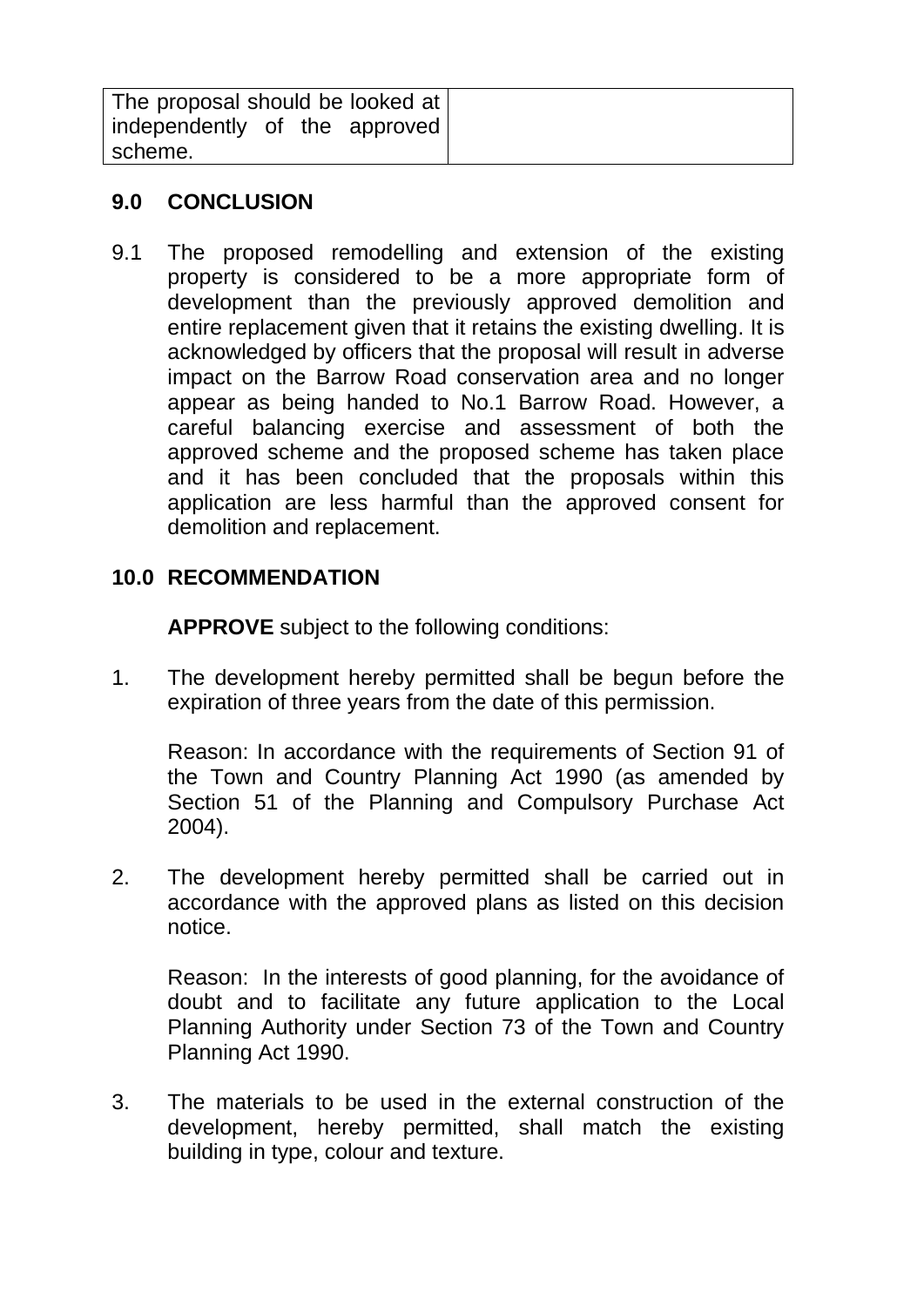Reason: To ensure that the external appearance of the development does not detract from the character and appearance of the area and Barrow Road Conservation Area (Cambridge Local Plan 2018 policies 55, 58 and 61.)

4. Prior to commencement and in accordance with BS5837 2012, a phased tree protection methodology in the form of an Arboricultural Method Statement (AMS) and Tree Protection Plan (TPP) shall be submitted to the local planning authority for its written approval, before any tree works are carried and before equipment, machinery or materials are brought onto the site for the purpose of development (including demolition). In a logical sequence the AMS and TPP will consider all phases of construction in relation to the potential impact on trees and detail tree works, the specification and position of protection barriers and ground protection and all measures to be taken for the protection of any trees from damage during the course of any activity related to the development, including supervision, demolition, foundation design, storage of materials, ground works, installation of services, erection of scaffolding and landscaping.

Reason: To satisfy the Local Planning Authority that trees to be retained will be protected from damage during any construction activity, including demolition, in order to preserve arboricultural amenity in accordance with section 197 of the Town and Country Planning Act 1990 and Cambridge Local Plan 2018 Policy 71: Trees.

5. Prior to the commencement of site clearance a precommencement site meeting shall be held and attended by the site manager and the arboricultural consultant to discuss details of the approved AMS. A record of this meeting shall be provided to the Council for approval. Reason: To satisfy the Local Planning Authority that trees to be

retained will not be damaged during any construction activity, including demolition, in order to preserve arboricultural amenity in accordance with section 197 of the Town and Country Planning Act 1990 and Cambridge Local Plan 2018 Policy 71: Trees.

6. The approved tree protection methodology will be implemented throughout the development and the agreed means of protection shall be retained on site until all equipment, and surplus materials have been removed from the site. Nothing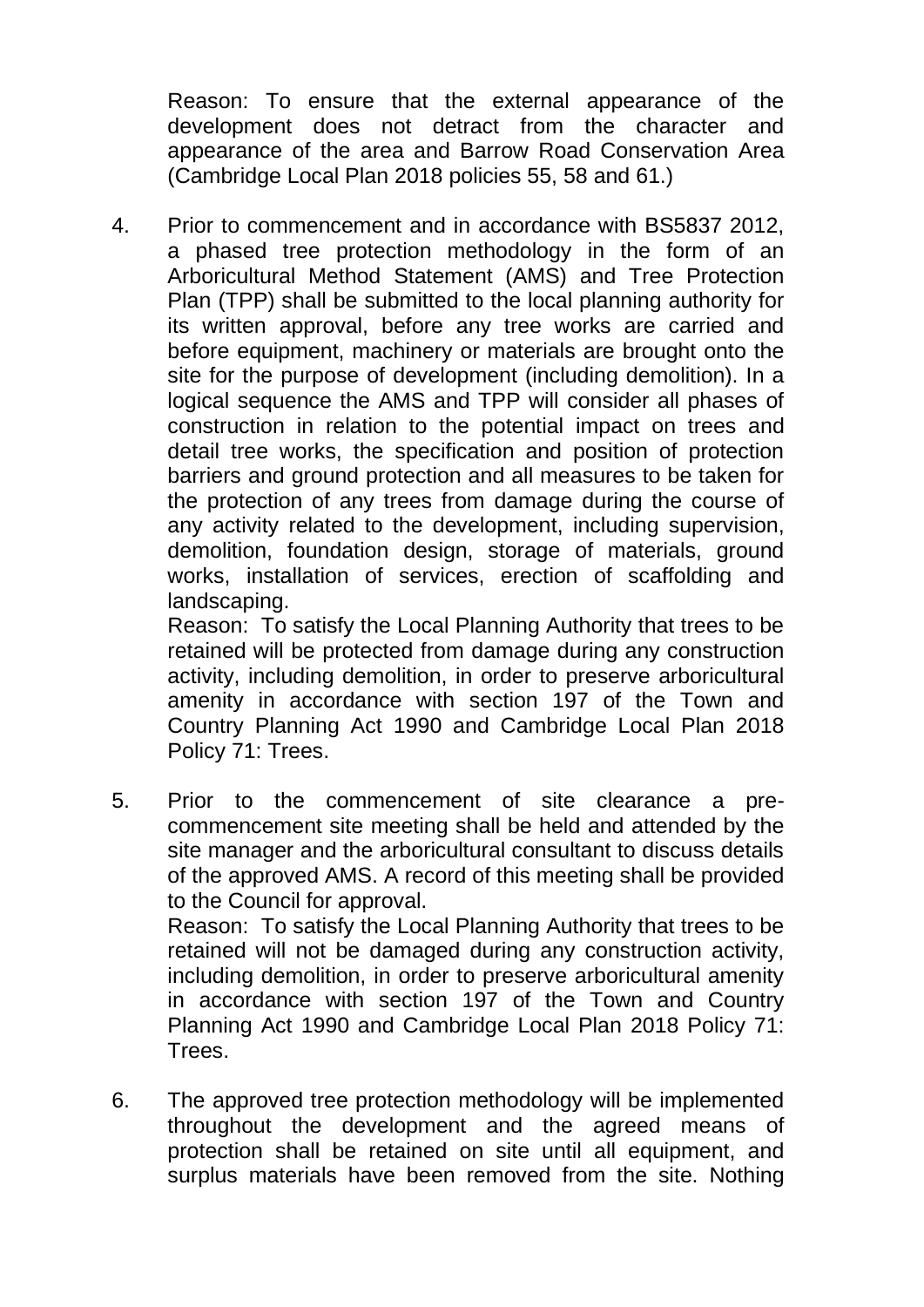shall be stored or placed in any area protected in accordance with approved tree protection plans, and the ground levels within those areas shall not be altered nor shall any excavation be made without the prior written approval of the local planning authority. If any tree shown to be retained is damaged, remedial works as may be specified in writing by the local planning authority will be carried out.

Reason: To satisfy the Local Planning Authority that trees to be retained will not be damaged during any construction activity, including demolition, in order to preserve arboricultural amenity in accordance with section 197 of the Town and Country Planning Act 1990 and Cambridge Local Plan 2018 Policy 71: Trees.

7. If any tree shown to be retained on the approved tree protection methodology is removed, uprooted, destroyed or dies within five years of project completion, another tree shall be planted at the same place and that tree shall be of such size and species, and shall be planted at such time, as may be specified in writing by the local planning authority.

Reason: To satisfy the Local Planning Authority that arboricultural amenity will be preserved in accordance with section 197 of the Town and Country Planning Act 1990 and Cambridge Local Plan 2018 Policy 71: Trees.

8. Prior to the occupation of the development, hereby permitted, the windows on the east elevation serving the ensuite, the dressing room and the bathroom shall be obscure glazed to a minimum level of obscurity to conform to Pilkington Glass level 3 or equivalent and shall have restrictors to ensure that the windows cannot be opened more than 45 degrees beyond the plane of the adjacent wall. The glazing shall thereafter be retained in accordance with the approved details.

Reason: In the interests of residential amenity (Cambridge Local Plan 2018 policies 55 and 58).

9. Prior to the use of the balcony on the eastern side of the property the details of a 1.8 metre high privacy screen to be installed on the east elevation adjacent to No. 4 Barrow Road shall be submitted and approved in writing by Local Planning Authority.